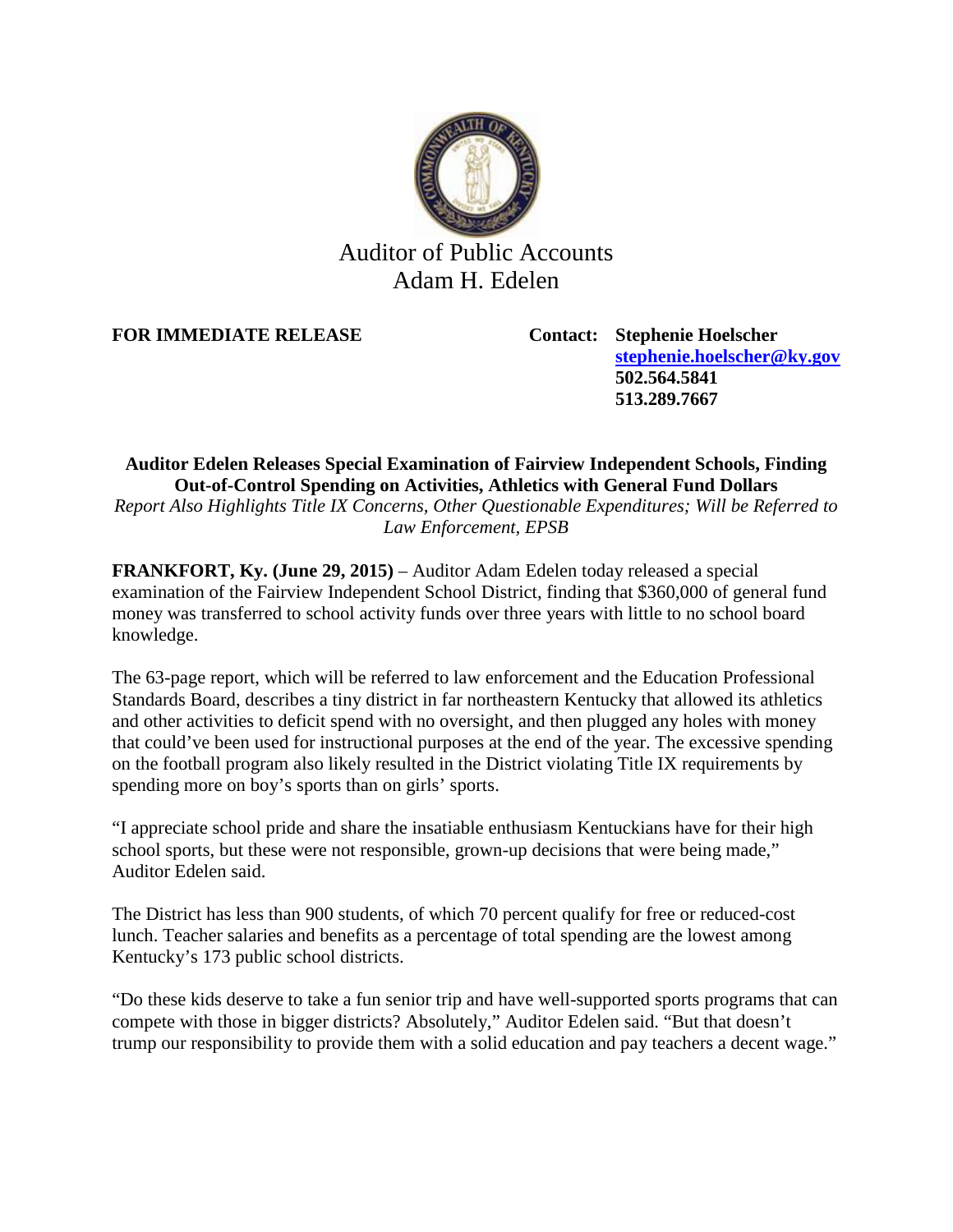The excessive spending on activities identified by auditors happened as the District faced a \$373,700 deficit and enacted a Utility Gross Receipts Tax to generate an additional \$1.2 million in revenue.

"The same year the District raised taxes, it transferred \$162,000 from the general fund into school activity funds," Auditor Edelen said. "Excessive spending on activities isn't the primary reason the District raised taxes, but it certainly wasn't prudent or responsible either."

Auditors found that the unchecked spending on activities extended to the renovation of the high school weight room with \$32,000 in donations from an elementary school activity account. The money was intended to address nonacademic barriers.

The report detailed how excessive spending on the football program likely resulted in the District violating Title IX requirements. Title IX is a comprehensive federal law that prohibits discrimination on the basis of sex in any federally funded education program or activity. The District demonstrated a disregard for this law by under-reporting football expenditures by at least \$148,260 and reporting inaccurate amounts for other sports. Because the former high school Principal/Athletic Director did not request actual athletic expenditures from the Finance Officer to complete the required Title IX Annual Report, he likely knew that inaccurate expenditure information was reported for school year 2012-13 and potentially for previous years not reviewed.

"I'm troubled by the lack of seriousness with which administrators treated Title IX compliance," Auditor Edelen said.

Auditors identified findings that indicate a lack of appropriate board oversight. The superintendent circumvented board oversight, used the District credit card to pay for personal expenses and authorized a 32 percent pay raise for one employee. A sporting-goods contract was entered into without board approval and the board did not consistently perform superintendent evaluations required by state law.

Throughout the audit, several District staff reported that the superintendent, who is retiring this month, used intimidation tactics so that staff wouldn't question his decisions or discuss his actions.

"I hope the school board heeds the recommendations in this report and strengthens controls to better protect taxpayers," Auditor Edelen said.

The review is the  $21<sup>st</sup>$  examination into activity at a public school district conducted by Auditor Edelen's office since 2012.

The full report can be viewed on the [Auditor's website.](http://apps.auditor.ky.gov/Public/Audit_Reports/Archive/2015FairviewIndependantSchoolDistExamination.pdf)